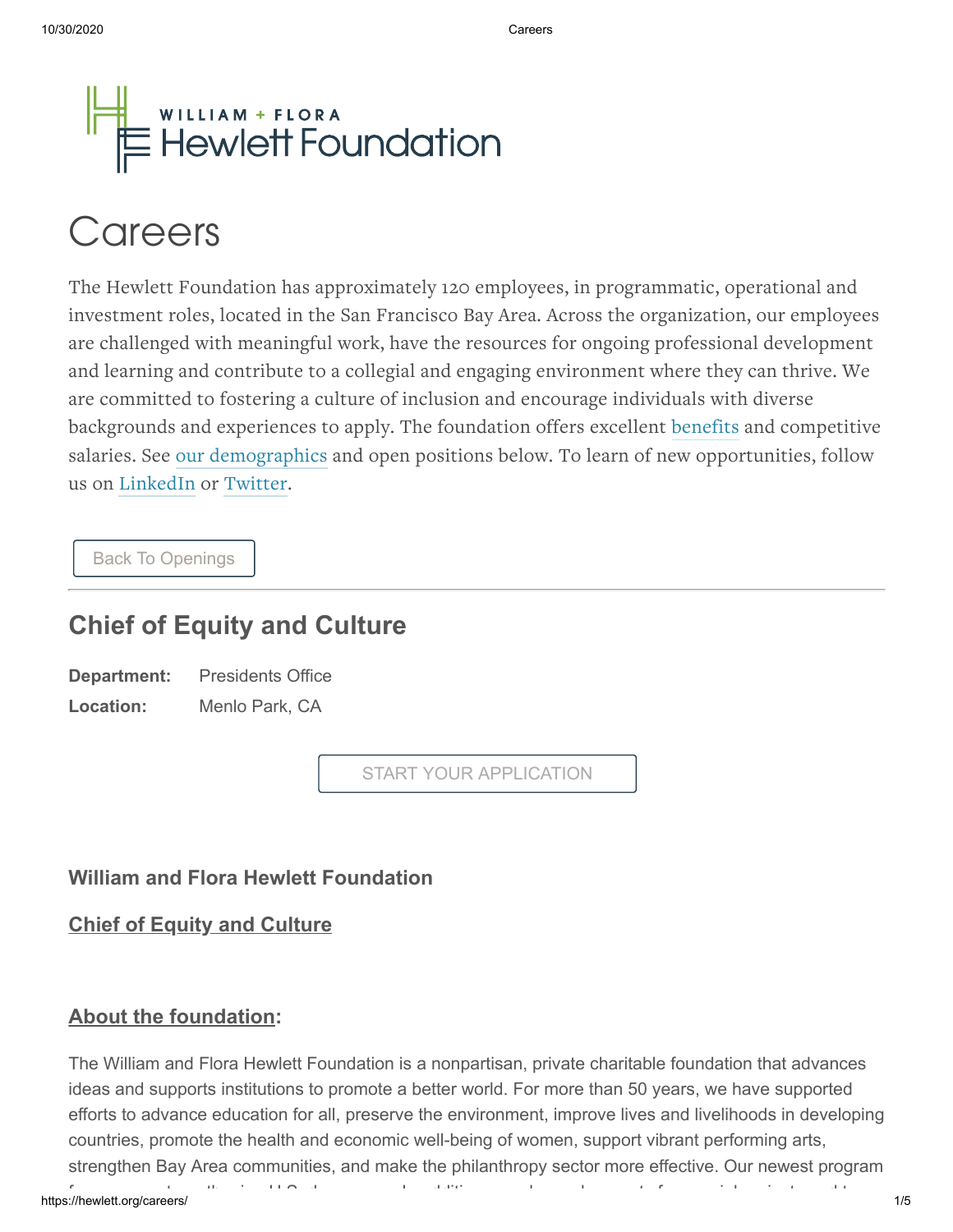10/30/2020 Careers

focuses on strengthening U.S. democracy. In addition, we also make grants for special projects and to address other timely problems, such as challenges related to cybersecurity and economic inequality. In 2020 the foundation announced a new grantmaking commitment focused on racial justice.

The foundation is one of the largest philanthropic institutions in the United States, awarding more than \$400 million in grants in 2019 to organizations across the globe to help people build better lives. Established through the personal generosity of the Hewlett family, the foundation is wholly independent of the Hewlett Packard Company and the Hewlett Packard Company Foundation.

The foundation is located in the San Francisco Bay area and has approximately 120 employees in programmatic, operational, and investment roles. In all these positions, our employees are challenged with meaningful work, provided resources for ongoing professional development and learning, and contribute to a collegial and engaging environment where they and their colleagues can thrive. We are committed to fostering a culture that promotes the values and practices of diversity, equity, and inclusion as one of our guiding principles, and we encourage individuals with diverse backgrounds and experiences to apply. The foundation offers excellent benefits and competitive salaries.

### **Background:**

The Hewlett Foundation embraces the importance of diversity, equity, and inclusion (DEI) both internally, in our hiring process and organizational culture, and externally, in our grantmaking and related practices. We exercise the privilege of having an endowment for grantmaking—for it is a privilege—thoughtfully, mindful of the larger society of which we are part, and of the historical, economic, and cultural forces that shape it. We believe this duty includes a responsibility to recognize that some groups of people are both historically and presently disadvantaged, whether by virtue of race, ethnicity, socioeconomic status, gender identity, ability, sexual orientation, ideology, religion, or other characteristics or statuses that reflect significant social categories or fractures.

We have spent the past seven years focusing broadly on improving the foundation's DEI knowledge, understanding, and practices, and we have made important progress through these efforts: significantly diversifying the staff and board, embedding DEI concerns into our everyday work and culture, and changing our strategies and internal practices as a result. Race has been included in that work, but only as part of the wider effort, and we believe we need to incorporate a more intentional racial justice lens into our operations and grantmaking, because systemic racism is a distinctive phenomenon that is embedded in our society and institutions in ways that are singular and deep.

https://hewlett.org/careers/ 2/5 When we began our DEI work in 2013, we made a self-conscious decision to manage the effort without a dedicated DEI office or officer. We wanted to foster a culture in which everyone at the foundation would see advancing DEI as part of their own job and responsibilities, and in which—alongside whatever foundation-wide efforts we undertook—each team and department would act on its own in whatever ways seemed most necessary or appropriate. While this decentralized approach may have been suitable before, we need to change in order to ensure a shared understanding and approach to our DEI concerns and goals across the entire foundation. The additional activities we'll undertake to address systemic racism require someone with expertise and experience working on matters of race in organizations. At the same time, we are in no way moving away from our general DEI commitment. The changes in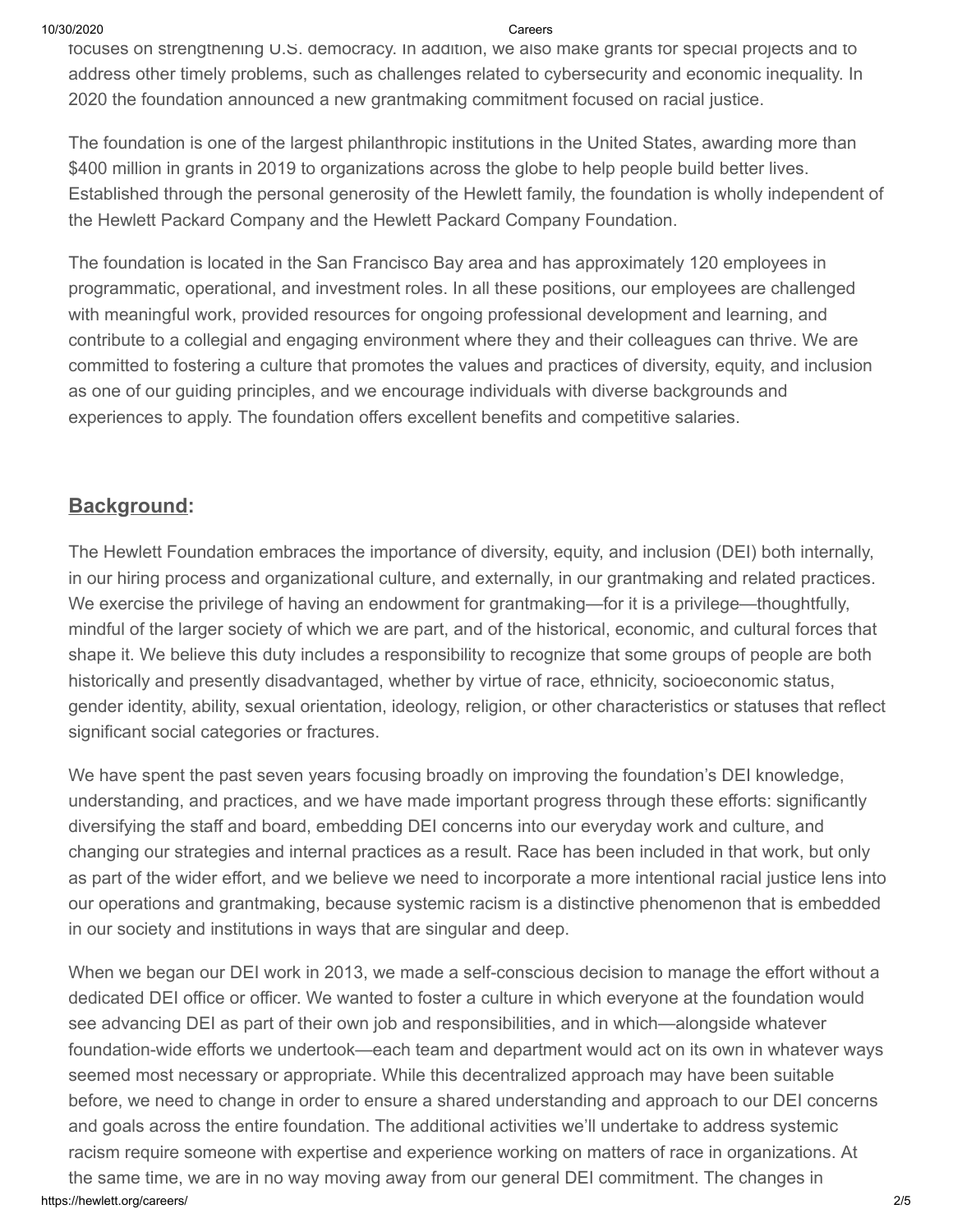10/30/2020 Careers

institutional culture and practice we have made through those efforts remain important, as does the need to maintain and expand them even as we tackle this uniquely challenging part of that larger universe.

In taking on this work, we don't want to reduce ourselves or our partners to labels or turn each other into anything less than the complex, multifaceted individuals we all are. We seek, rather, to develop enough appreciation of difference—enough mutual understanding and cultural sensitivity—that people can raise what matters to them, and we can learn from the enriched dialogue and relationships that result. We value the diverse perspectives our present staff already bring to the foundation's work, but we are conscious that we have more to do and more to learn. We are committed to looking for ways to better understand and meaningfully address institutional racism in order to advance diversity, equity, and inclusion in all of our work. Doing so will, we believe, improve the outcomes we and our grantees and partners achieve in our work.

### **About the position:**

We now seek a Chief of Equity and Culture, reporting to the President, who will champion, promote, and help shape and implement DEI and racial equity initiatives across the foundation's operations, including serving as a resource for our grantmaking programs. This person will conduct institutional assessments, build and sustain awareness, set goals and benchmarks, develop and oversee implementation of projects and initiatives, and ensure progress toward those goals. S/he/they will collaborate on creating growth opportunities for leaders and staff focused on DEI objectives, and will oversee employee resource groups. The role will offer opportunities for thought leadership in close partnership with the President, Senior Staff, and team members at all levels of the organization. The Chief of Equity and Culture will be integral to effectively carrying out the work and improving the culture of the foundation.

The ideal candidate will have a proven ability and experience to lead racial equity and inclusion initiatives, improve leadership capabilities across an organization, and usefully shift organizational culture to meet DEI goals. Experience working on racial justice and DEI in an international context is desirable. S/he/they will also bring experience engaging in difficult conversations, deeply listening and learning, building collective awareness, examining biases, and striving to ensure that all employees feel respected. Additionally, the Chief of Equity and Culture will bring experience utilizing data for analysis and employing accountability mechanisms to monitor DEI. This individual will be an influencer, a thought leader, and an agent of change, and will have a passion for the mission of the Hewlett Foundation.

### **Responsibilities:**

- Evaluate and build upon Hewlett's existing DEI strategy and prior efforts to create a more equitable and inclusive workplace that attracts and retains diverse people and teams.
- Engage with foundation staff at all levels to develop DEI and racial equity strategies and goals and implement them in ways responsive to the challenges and opportunities within each program and department. As each department has its own set of goals, collaborate with all departments to create a shared set of DEI goals, initiatives and, where appropriate, metrics that can be employed foundation wide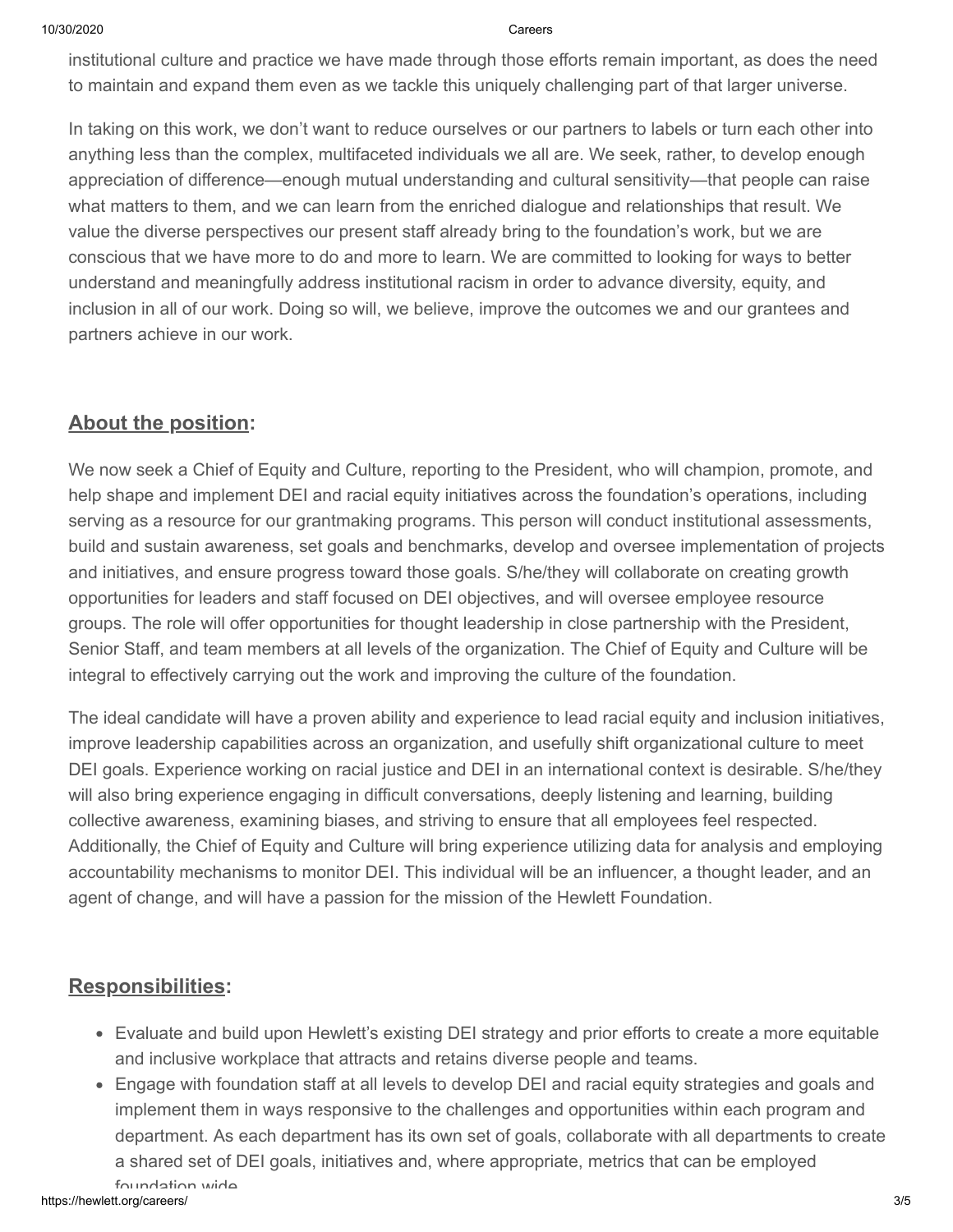foundation wide.

- Enhance opportunities across the foundation for improved relationships and collaboration among people and teams that are characterized by respect, transparency, and accountability.
- Ensure open and clear channels of communication, employ transparent decision making and foster accountability at all levels of the foundation.
- Investigate how best to establish and support Employee Resource Groups, ensuring their impact and effectiveness across the organization.
- Measure the impact of DEI programs and initiatives using data-driven practices to generate insights and ensure effectiveness of efforts.
- Work with the foundation's Effective Philanthropy Group to influence the philanthropic field to promote racial equity.
- Serve as a public spokesperson, representing the foundation to stakeholders, including grantees, partners, the broader philanthropic community, and media, locally and globally; actively share the foundation's history, best practices, and DEI lessons learned through participation in meetings, conferences, seminars, etc.

### **Ideal experience and qualifications:**

- Passion for the foundation's mission and a demonstrated commitment to promoting a better world.
- At least 10 years of DEI experience in roles of progressively increasing scope, ideally with some experience gained in a philanthropic or nonprofit organization. International experience is desirable.
- Successful experience leading organizational transformations using a systems approach.
- Substantial project management experience, with the ability to develop and implement change strategies in partnership with senior leadership and across departments.
- Strong executive presence, including the ability to develop communications and frame issues for expert and lay audiences alike.
- Proven successful experience working in a variety of contexts and communities with the ability to interact authentically, thoughtfully, and appropriately with a wide array of people; cross-cultural competence; a strong track record of working across the lines of race, gender, ability, class, and culture, as well as other differences.
- An outstanding track record as a collaborative, facilitative leader of diverse teams who values respect, care, and empathy.
- Excellent communication skills, especially active, deep listening, with experience in facilitation and presentation. Able to productively engage and influence people at all levels within an organization.
- Skilled at navigating and decoding complex organizational and ecosystem dynamics, including the ability to influence and partner with all levels of the organization.
- Credibility and experience to connect the foundation to external thought partners who can share insights on leading-edge DEI practices.
- Data oriented, skilled at leveraging data for analysis and to inform decision making.
- Curious and creative; confident and humble, with a high degree of emotional intelligence and empathy; comfortable with complexity and ambiguity.
- High integrity, with respect for professional and personal boundaries and the ability to maintain strict confidentiality.